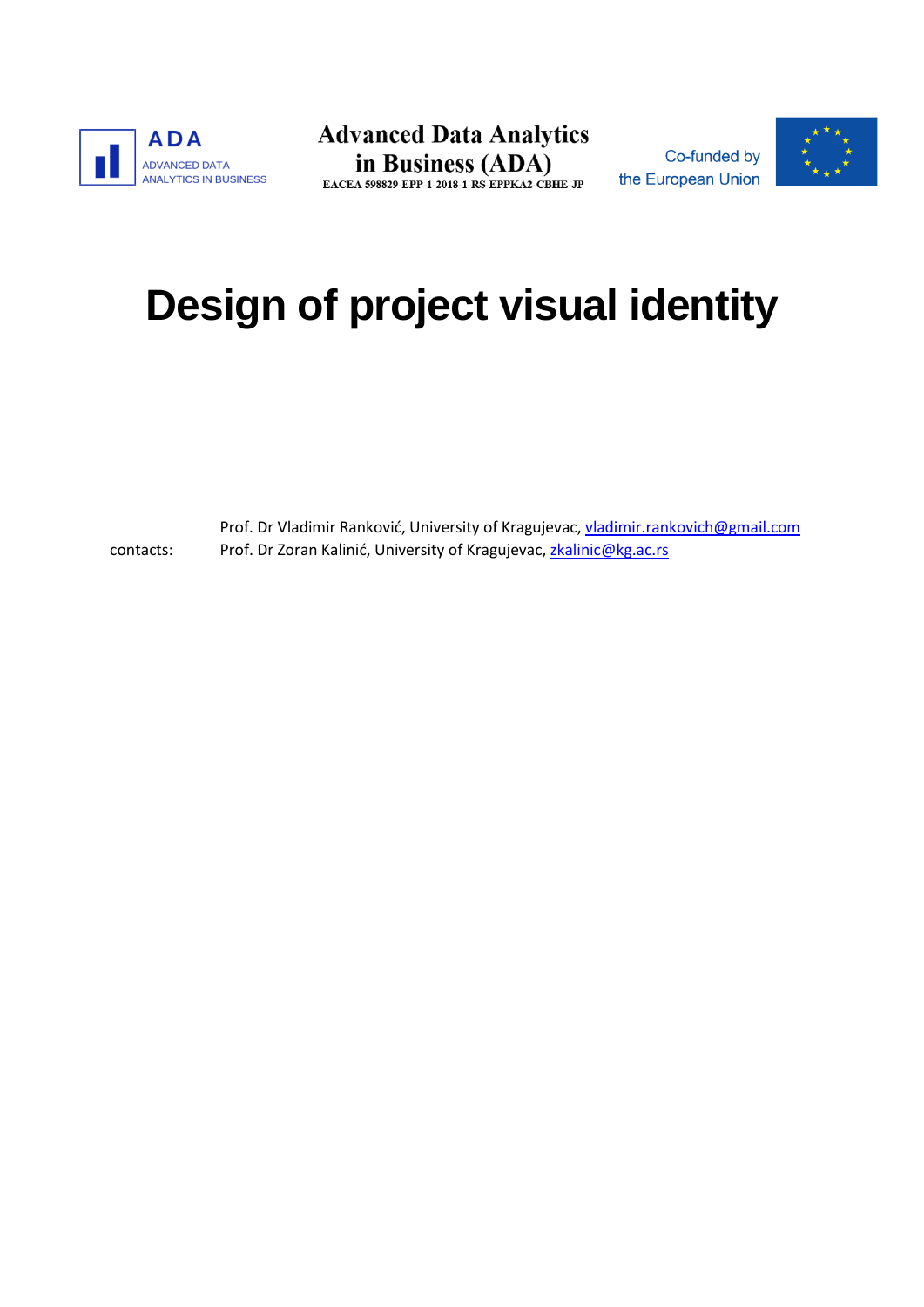| Project acronym:    | ADA                                   |
|---------------------|---------------------------------------|
| Project full title: | Advanced Data Analytics in Business   |
| Project No:         | 598829-EPP-1-2018-1-RS-EPPKA2-CBHE-JP |
| Funding scheme:     | ERASMUS+                              |
| Project start date: | November 15, 2018                     |
| Project duration:   | 36 months                             |

| Abstract | This document is aimed to describe activities related to design and |
|----------|---------------------------------------------------------------------|
|          | selection of project logo and motto.                                |

| Title of document:   | Design of project visual identity                                  |
|----------------------|--------------------------------------------------------------------|
| Work package:        | WP 4: Dissemination & Exploitation                                 |
| Activity:            | Design of project visual identity                                  |
| Last version date:   | 2019/11/14                                                         |
| File name:           | Report on design of project visual identity docx                   |
| Number of pages:     | 4                                                                  |
| Dissemination level: | Department/Faculty, Institution, Regional, National, International |

#### VERSIONING AND CONTRIBUTION HISTORY

| <b>Version</b> | Date       | <b>Revision description</b> | Partner responsible |
|----------------|------------|-----------------------------|---------------------|
| Ver. 1         | 2019/11/14 | First version               | <b>UNIKG</b>        |

#### DISCLAIMER

The European Commission support for the production of this publication does not constitute an endorsement of the contents which reflects the views only of the authors, and the Commission cannot be held responsible for any use which may be made of the information contained therein.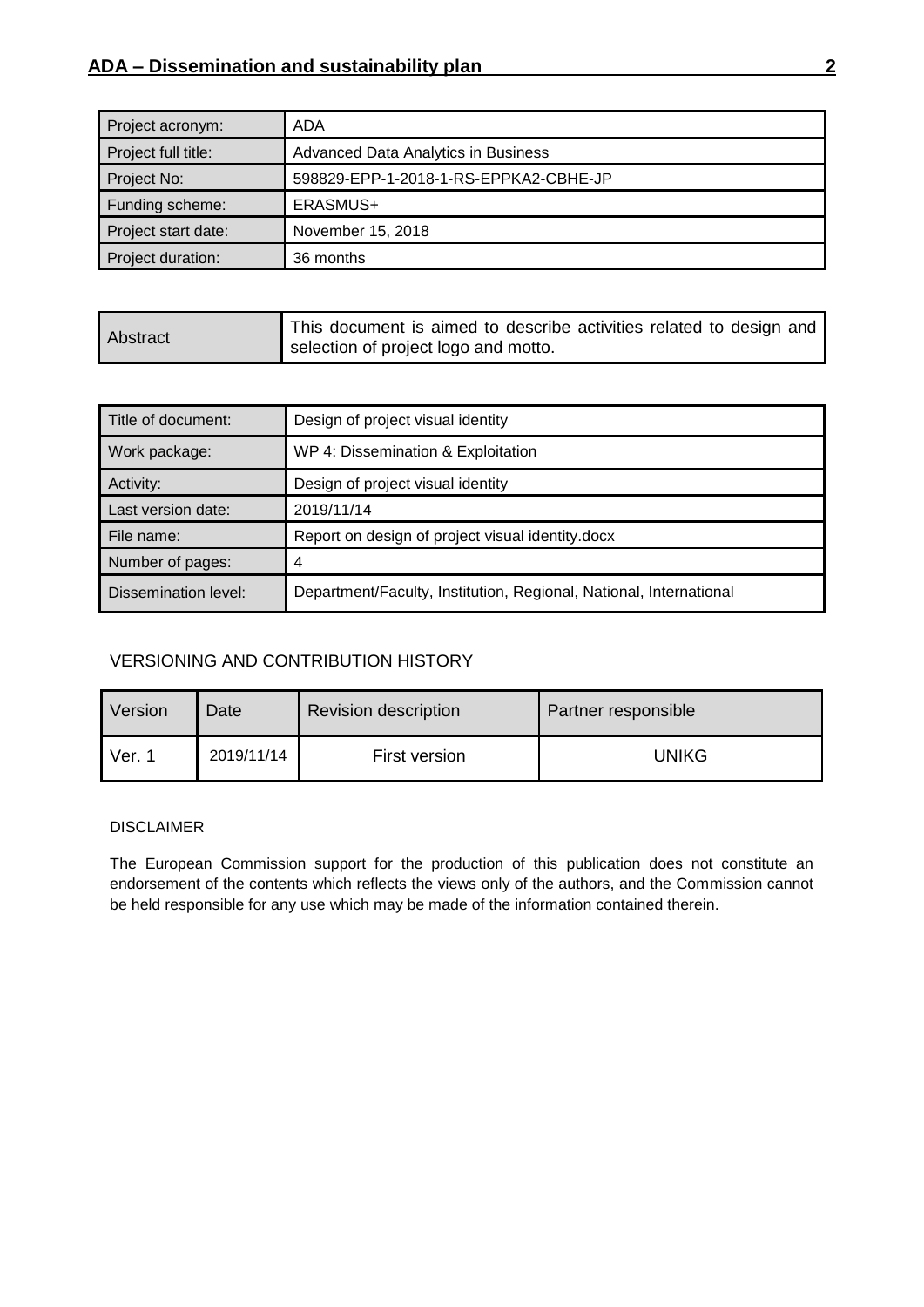## Contents